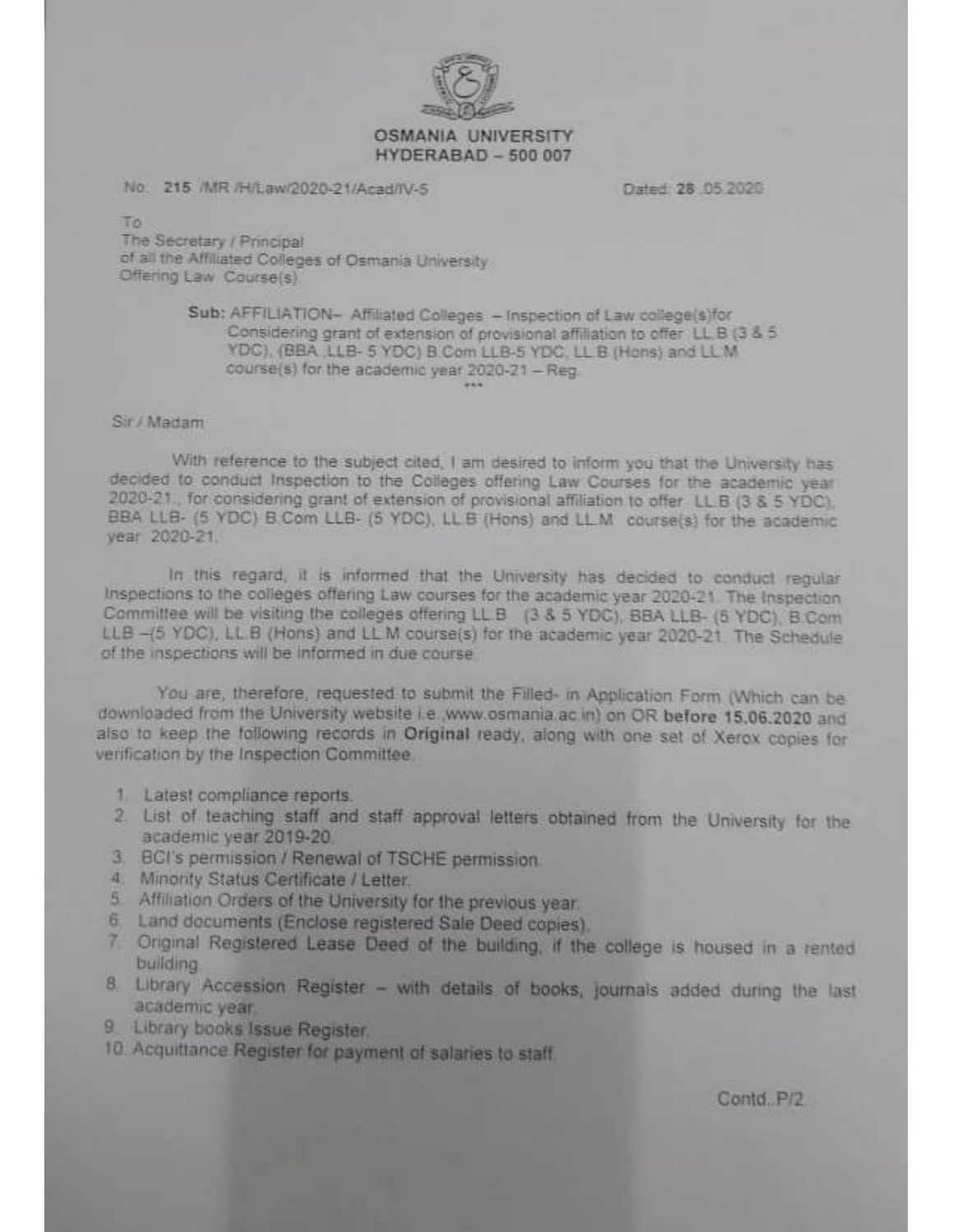- 11. Time table for all the years of class work & class tests.
- 12 Bills / Payment receipts / Bank statements for the purchase of Library books.
- 13. Staff Attendance Register.
- 14. Student's Attendance Register and Teaching diaries.
- 15. Enclose the report of Anti-Ragging committee and measures taken by the college.
- 16. Display the college name prominently stating that the college is affiliated to Osmania **University**
- 17. Undertaking with regard to the conduct of University examinations.

The Management of the college is requested to remit the following fees towards Inspection & Processing Fee through a demand draft in favour of the "Registrar, Osmania University" and submit the same alongwith the Filled -in Application Form for grant of extension of provisional affiliation for the academic year 2020-2021.

| $1. L.B. (3-YDC) -$       | Rs. 20,000/- |                                    |
|---------------------------|--------------|------------------------------------|
| $2. LLB(5-YDC)$ -         | Rs. 20,000/- |                                    |
| $3$ BBA, LL B $(5-YDC)$ - | Rs 20,000/-  |                                    |
| 4. B.Com, LL.B $(5YDC)$ - | Rs 20,000/-  |                                    |
| 5. LL B (Hons) (3 YDC)-   | Rs 20,000/-  |                                    |
| 6 LL M. Course            |              | - Rs. 20,000/- (Per specialization |

You are, further requested to ensure that all the teaching staff of your college be present on the day of inspection, failing which their names will not be considered as on the rolls of the college.

....

Yours faithfully,

Warn

**DEPUTY REGISTRAR** (Academic)

Copy to:

- 1. The Dean, Faculty of Law, Univ. College of Law, OU
- 2 The Head, Dept of Law, Univ. College of Law, OU
- 3 The Director, Directorate of Academic Audit, OU.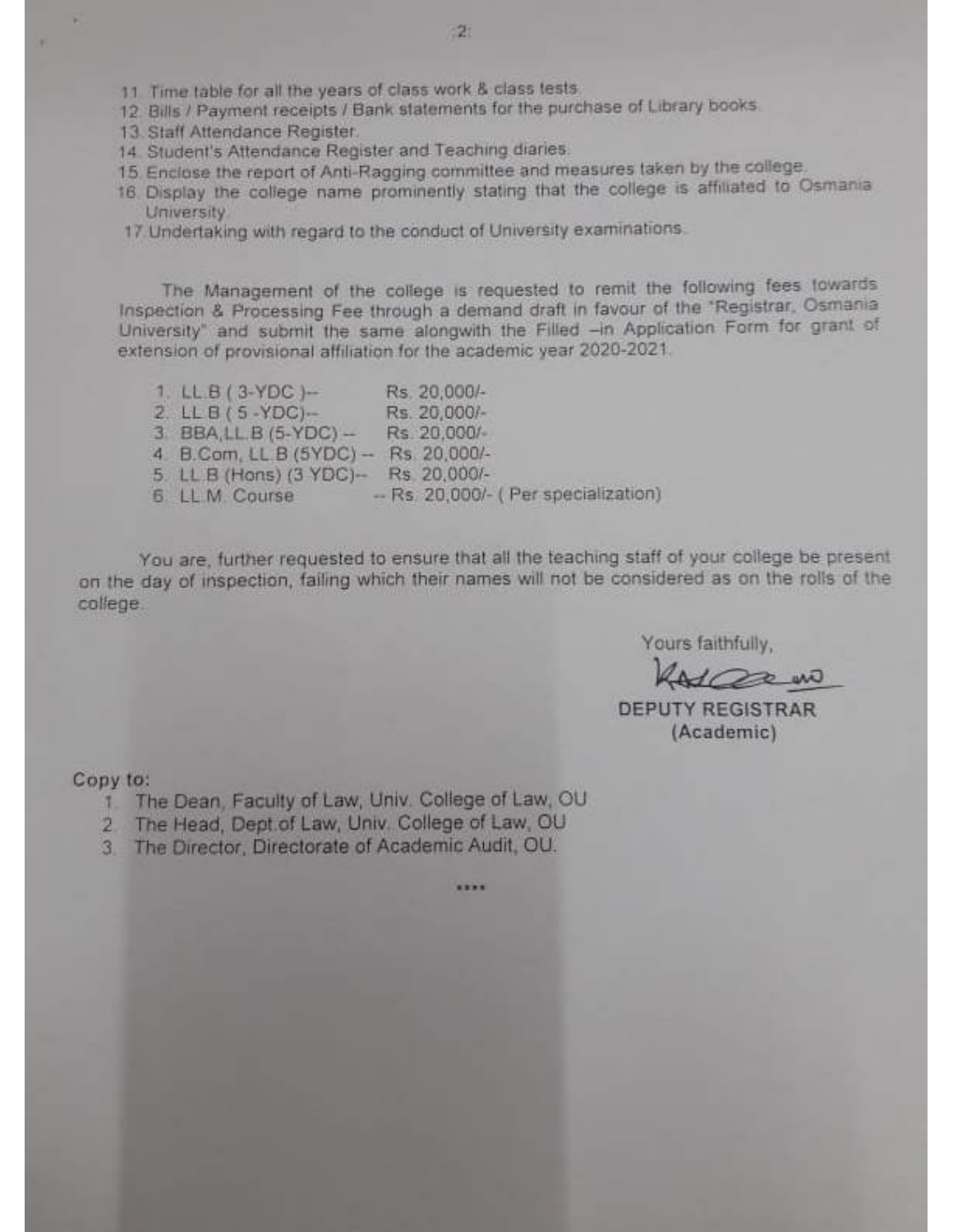

## **APPLICATION FOR GRANT OF EXTENSION OF PROVISIONAL AFFILIATION TO OFFER LAW COURSE (S) FOR THE ACADEMIC YEAR 2020-21.**

## **APPLICATION SHOULD BE SUBMITTED TO THE UNIVERSITY COURSE-WISE SEPARETELY ON OR BEFORE 15.06.2020.**

College Name**: \_\_\_\_\_\_\_\_\_\_\_\_\_\_\_\_\_\_\_\_\_\_\_\_\_\_\_\_\_Coll**ege Code **\_\_\_\_\_\_\_\_\_\_\_\_\_\_\_**

Course **\_\_\_\_\_\_\_\_(Spl)** \_\_\_\_\_\_\_\_\_\_\_\_\_\_\_Year of starting the Course \_\_\_\_\_\_\_\_\_\_\_\_\_

Date of Inspection\_\_\_\_\_\_\_\_\_\_\_\_\_\_\_\_\_\_\_\_\_\_\_\_ Intake \_\_\_\_\_\_\_\_\_\_\_\_\_\_\_\_\_\_\_\_\_\_\_\_\_\_\_\_\_\_

D.D.No: \_\_\_\_\_\_\_\_\_\_\_\_\_\_Date \_\_\_\_\_\_\_\_\_\_\_\_\_\_\_\_\_ Amount \_\_\_\_\_\_\_\_\_\_\_\_\_\_\_\_\_\_

| 1:             | Name of the College with postal address                                                                        |           |
|----------------|----------------------------------------------------------------------------------------------------------------|-----------|
|                | Landline:<br>Mobile:<br>E-mail ID:<br>Website:                                                                 |           |
| 2              | Name of the Society / Registration No. &<br>Address with telephone No:<br>E-mail ID:                           |           |
| 3              | Name and address of the Secretary /<br>Correspondent with telephone nos:<br>Landline:<br>Mobile:<br>E-mail ID: |           |
| $\overline{4}$ | i). Whether the college is running in the<br>premises / address recorded by the BCI                            | Yes /. No |
|                | ii). If. No, the reasons and how many years<br>the college is running in the present<br>address.               |           |
| 5              | Year of first approval from BCI to the<br>college.                                                             |           |
| 6              | BCI permission letter No. & date for the year<br>2019-20, and period of permission                             |           |
| $\overline{7}$ | State Govt. G.O. No. & Date for 2019-20.<br>(if applicable)                                                    |           |
| 8              | O.U. Affiliation order No & date for the year<br>2019-20 (including subsequent years)                          |           |

Contd..P/2.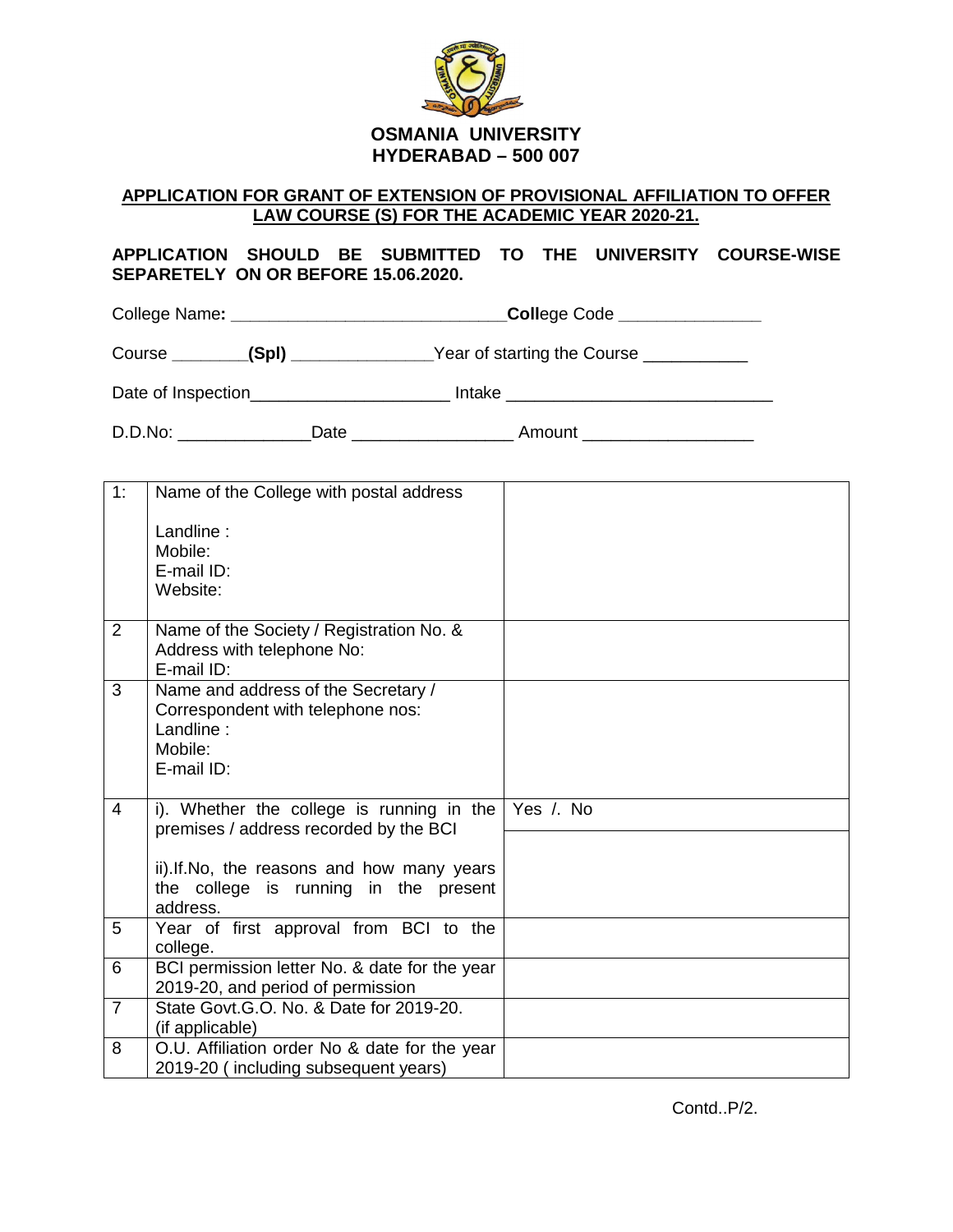| 9  | i). Whether any other Institution / colleges<br>are running in the same premises.                                                                                                            | Yes / No                                                                               |                                |                  |                   |  |
|----|----------------------------------------------------------------------------------------------------------------------------------------------------------------------------------------------|----------------------------------------------------------------------------------------|--------------------------------|------------------|-------------------|--|
|    | ii) If yes, whether permission from BCI is<br>obtained.                                                                                                                                      | Yes / No                                                                               |                                |                  |                   |  |
| 10 | <b>Status of the College</b><br>(In case of Minority college, latest Minority<br>issued<br>certificate<br>by<br>the<br>competent<br>authority to be enclosed)                                |                                                                                        |                                |                  |                   |  |
| 11 | No. of sections                                                                                                                                                                              | $LL.B$ (3-YDC)<br>LL.B (5-YDC) (Specify combination)<br>LL.M. (Specify Specialization) |                                |                  |                   |  |
| 12 | offered<br>the<br>Other<br>in<br>courses<br>same<br>premises (Furnish details), if any.                                                                                                      |                                                                                        |                                |                  |                   |  |
| 13 | Particulars of ownership of premises<br>(copies of Registered sale deed /<br>Ownership / Lease deed document copies<br>must be enclosed)<br>II. Total plinth area in Sq.ft. of the building. |                                                                                        |                                |                  |                   |  |
| 14 | I Name of the Principal<br>II. Mobile No.<br>II, Whether appointed through duly                                                                                                              | Yes / No                                                                               |                                |                  |                   |  |
| 15 | constituted selection committee<br>No.of teachers appointed                                                                                                                                  | Appointed through                                                                      |                                | Appointed by the |                   |  |
|    | (detailed information to be provided as<br>per the enclosed proforma separately)                                                                                                             | <b>Selection Committee</b>                                                             |                                |                  | Management(Adhoc) |  |
| 16 | <b>Details of Computational and Other Facilities</b>                                                                                                                                         |                                                                                        |                                |                  |                   |  |
|    | <b>Items</b>                                                                                                                                                                                 |                                                                                        | Description<br>(configuration) |                  | Quantity          |  |
|    | Desktop                                                                                                                                                                                      |                                                                                        |                                |                  |                   |  |
|    | Internet Bandwidth                                                                                                                                                                           |                                                                                        |                                |                  |                   |  |
|    | Wi.fi Facility<br>LCD Projectors in Class rooms<br>(ceiling mounted)                                                                                                                         |                                                                                        |                                |                  |                   |  |
|    | <b>Biometric Attendance</b><br>1. Staff:<br>2. Students:                                                                                                                                     |                                                                                        |                                |                  |                   |  |
|    | <b>CCTV Facility</b>                                                                                                                                                                         |                                                                                        |                                |                  |                   |  |
| 17 | Whether approval of the University has<br>been obtained for the appointments made.                                                                                                           |                                                                                        | Yes / No                       |                  |                   |  |
| 18 | Name of the University nominee on the<br>Governing Body with period from___ to __                                                                                                            |                                                                                        |                                |                  |                   |  |
| 19 | Name of the University nominee on the<br>Selection Committee with period from__<br>to $\rule{1em}{0.15mm}$                                                                                   |                                                                                        |                                |                  |                   |  |

Cpntd..P/ 3….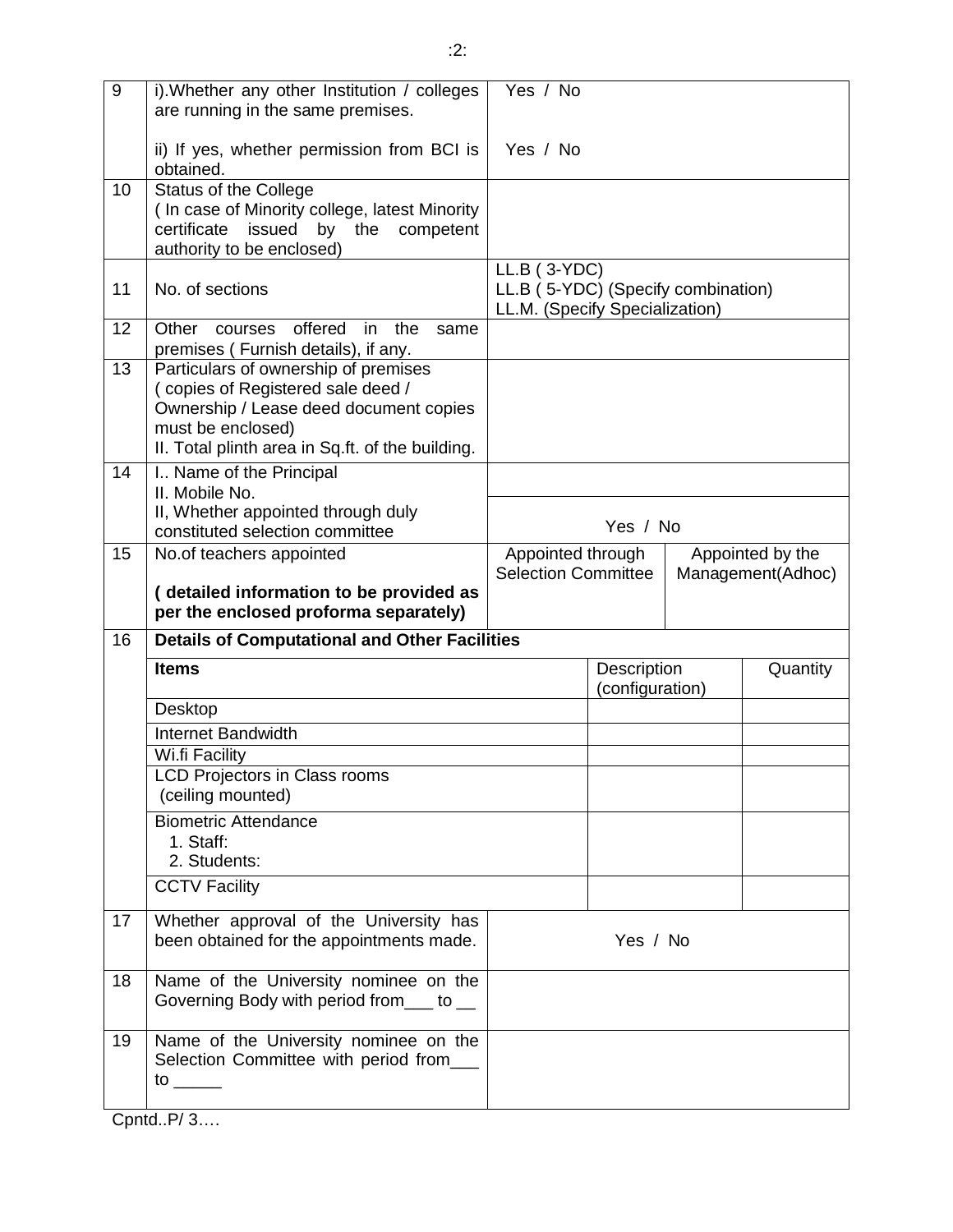| 20 | Number of Governing Body Meetings<br>convened during the academic year<br>2019-20 with the University nominee.,<br>(with Dates). |                                                                                                                                                                                |                                                        |                                                      |                                                                      |                           |  |
|----|----------------------------------------------------------------------------------------------------------------------------------|--------------------------------------------------------------------------------------------------------------------------------------------------------------------------------|--------------------------------------------------------|------------------------------------------------------|----------------------------------------------------------------------|---------------------------|--|
| 21 | <b>Library information</b><br>Books:<br>Titles:<br>Volumes:<br>Journal: National Journals:<br>International Journals:            | Total<br>no.till the<br>academic<br>year<br>2019-20                                                                                                                            | No.of                                                  | Books/<br>Journals<br>Purchased<br>during<br>2019-20 | Amount<br>spent<br>on<br>Library<br>Acquisition<br>during<br>2019-20 | Remarks                   |  |
|    | E-Journals:<br>E-database:                                                                                                       |                                                                                                                                                                                |                                                        |                                                      |                                                                      |                           |  |
| 22 | Working Hours of the College                                                                                                     |                                                                                                                                                                                |                                                        |                                                      |                                                                      |                           |  |
| 23 | Provision of basic amenities.                                                                                                    | Running water<br><b>Drinking Water</b>                                                                                                                                         |                                                        |                                                      | Available / Not available                                            |                           |  |
| 24 |                                                                                                                                  |                                                                                                                                                                                |                                                        |                                                      | Available / Not available                                            |                           |  |
|    |                                                                                                                                  |                                                                                                                                                                                | Separate<br><b>Toilets for Girls</b><br>/ Boys / Staff |                                                      |                                                                      | Available / Not available |  |
|    |                                                                                                                                  | room with                                                                                                                                                                      | Girls waiting<br>attached toilets                      |                                                      |                                                                      | Available / Not available |  |
|    | year 2019-20 (copy to be enclosed)                                                                                               | Whether the college appointed Anti-Ragging committee, if so the copy of constitution of<br>Committee and its members be enclosed. Report of the Anti-Ragging committee for the |                                                        |                                                      |                                                                      |                           |  |
| 25 | No. of students in the year 2019-20<br>Permitted intake (                                                                        | No.of<br>students<br>admitted                                                                                                                                                  | No. of<br>for the                                      | students<br>appeared<br>examination                  | No.of<br>students<br>detained.                                       |                           |  |
|    | <b>First Year</b>                                                                                                                |                                                                                                                                                                                |                                                        |                                                      |                                                                      |                           |  |
|    | Second Year                                                                                                                      |                                                                                                                                                                                |                                                        |                                                      |                                                                      |                           |  |
|    | <b>Third Year</b>                                                                                                                |                                                                                                                                                                                |                                                        |                                                      |                                                                      |                           |  |
|    | Fourth Year                                                                                                                      |                                                                                                                                                                                |                                                        |                                                      |                                                                      |                           |  |
|    | Fifth year                                                                                                                       |                                                                                                                                                                                |                                                        |                                                      |                                                                      |                           |  |
|    | Other basic amenities                                                                                                            | Available / Not available<br>Playground<br>Fire safety<br>Available / Not available<br>Parking-<br>Available / Not available<br>facilities                                     |                                                        |                                                      |                                                                      |                           |  |

Compliance with the conditions imposed by the University during the previous academic year 2019-20.

- 1\_\_\_\_\_\_\_\_\_\_\_\_\_\_\_\_\_\_\_\_\_\_\_ (Fulfilled/Partially Fulfilled/Not Fulfilled)
- 2.\_\_\_\_\_\_\_\_\_\_\_\_\_\_\_\_\_\_\_\_\_\_\_(Fulfilled/Partially Fulfilled/Not Fulfilled)
	- 3. \_\_\_\_\_\_\_\_\_\_\_\_\_\_\_\_\_\_\_\_\_\_\_(Fulfilled/Partially Fulfilled/Not Fulfilled)

 We hereby declare that the information furnished in the application is correct and we are liable for any disciplinary action, if found otherwise.

> Signature of the Secretary / Principal Name : Date: